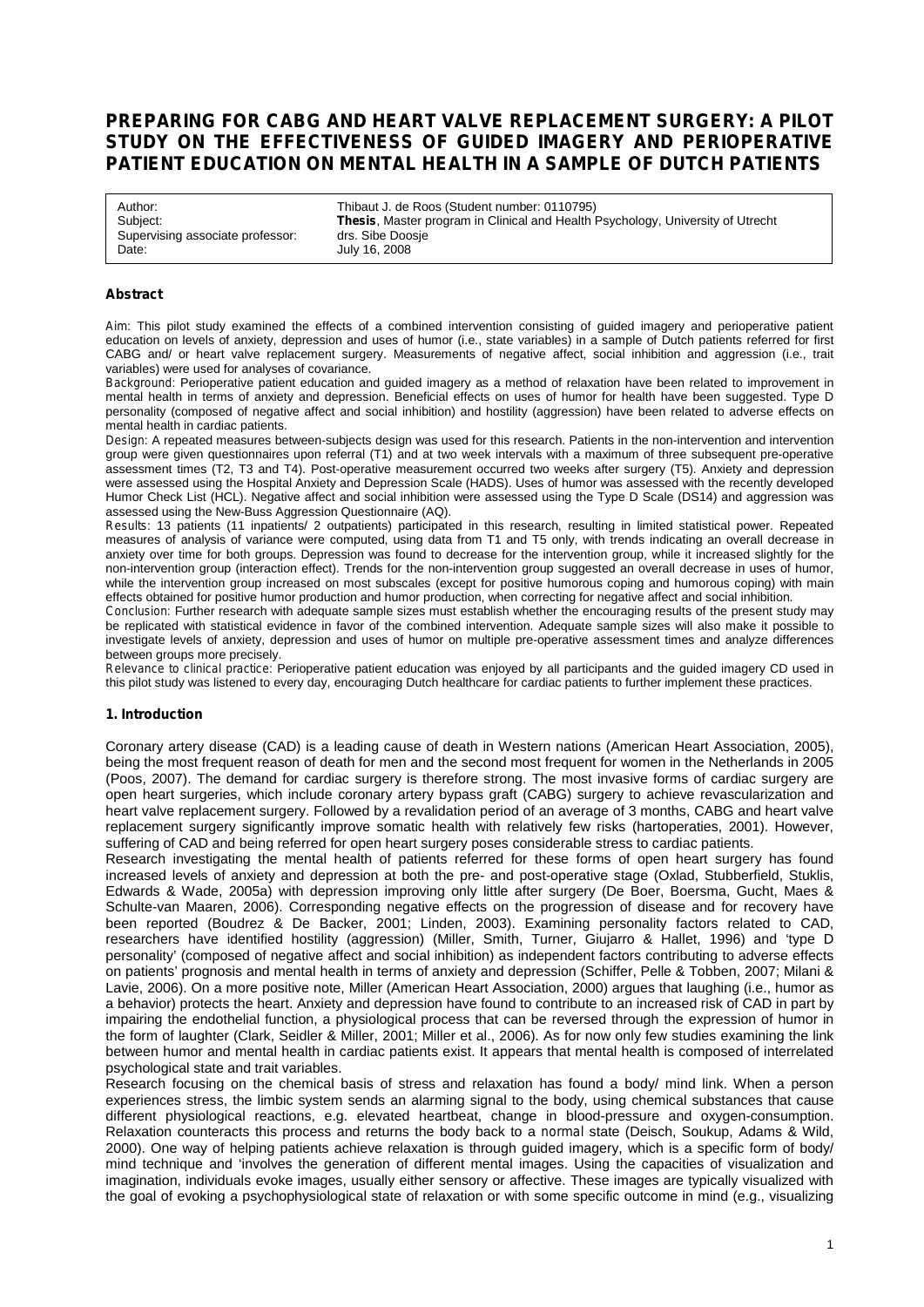one's immune system attacking cancer cells, imagining oneself feeling healthy and well, exploring subconscious themes, etc.)' (Astin, Shapiro, Eisenberg & Forys, 2003, p. 132). Relaxation has been found to correlate negatively with pre- and post-operative levels of anxiety (Tusek, Cwynar & Cosgrove, 1999), an effect replicated with guided imagery (Halpin, Speir, CapoBianco & Barnett, 2002; Vogel et al., 2005; Kshettry, Flies Carole, Henly, Sendelbach & Kummer, 2006). With regard to depression, relaxation techniques have been found to lower levels of depression in patients with Chronic Heart Failure (CHF) (Chang et al., 2005; Van Dixhoorn & White, 2005). Johnson and Roberts (1996) advised guided imagery as a tool for nursing care of depressed patients with CHF. Alternatively, patients suffering of cancer reveal lowered levels for depression when undergoing relaxation training (Luebbert, Dahme & Hasenbring, 2001). Guided imagery was found specifically effective for decreasing levels of depression with breast cancer patients (Nunes et al., 2007). Astin et al. (2003) concluded in a review that there is sufficient evidence for the added health-promoting value of guided imagery and other types of body/ mind techniques for patients suffering of CAD. Studies investigating the relation of guided imagery with depression and/ or uses of humor in a sample of patients referred for open heart surgery were not found. It can be inferred that guided imagery appears to be effective in improving mental health in terms of lowering anxiety and depression.

Research on perioperative patient education is associated with a reduction of anxiety (Anderson, 1987), depression (Ivarrson, Larsson, Lührs & Sjöberg, 2005) and an increase in humorous coping (Strychacz, Vacek & Hajmomenian, 2000). For a reduction of anxiety, information about the procedures patients undergo and sensations they experience has been found to be most effective (Staub & Kellet, 1972; Johnson, 1973). Nguyen, Carrieri-Kohlman, Rankin, Slaughter and Stulbarg (2004) urge for a *personalized compound* in an interactive setting due to research suggesting that tailored information is more likely to be retained than general information.

As illustrated in a chapter by Linden (2003), the interconnectedness of mental health with CAD follows a complicated pathway. However, research should focus on applying successful interventions on one system and measure the positive spillovers to others. The purpose of the current pilot study<sup>1</sup> was to investigate the effectiveness of guided imagery and perioperative patient education on improving mental health in terms of anxiety, depression and uses of humor (state variables) in a sample of Dutch patients referred for first CABG and/ or heart valve replacement surgery and assessed on aggression, negative affect and social inhibition (trait variables).

### **2. Objective of the study**

The objectives of this study were:

- (a) To examine the changes in levels of anxiety, depression and uses of humor at baseline, at two, four, and six weeks before and at two weeks after CABG and/ or heart valve replacement surgery. Expected were an increase in anxiety, depression and uses of negative humor and a decrease in uses of positive humor before surgery with the reverse occurring after surgery where this effect is expected to be stronger for anxiety than for depression.
- (b) To determine whether there is a difference in the changes examined in objective *a* between the intervention and non-intervention group. Expected was a decrease in anxiety, depression and uses of negative humor and an increase in uses of positive humor before and after surgery for the intervention group compared to the non-intervention group.
- (c) To evaluate the relationship between negative affect, social inhibition and aggression with the in objective *a* and *b* predicted effects. Expected was that these three factors would negatively influence the hypothesized effects.

### **3. Method**

### *3.1. Study design*

This study employed a repeated measures between-subjects design. Data from the non-intervention group was collected prior to start of the intervention at which point patients were no longer entered into the non-intervention group. Pre-operative measurements were taken upon referral (T1) and at two-week intervals (T2, T3, T4). Depending on actual waiting time for surgery, the amount of measurements per patient was subject to variation. Post-operative measurement (T5) was scheduled two weeks after surgery, as found in a similar study (Halpin et al., 2002). In the literature reviewed for this study, pre-operative measurements were taken mostly a few days before and on the day of surgery. In order to expose patients as soon as possible to the intervention, T1 was scheduled close to the date of referral. Applying a two week interval for pre-operative assessment times was chosen in order to have multiple measurements while giving patients enough time in between to avoid feeling their participation is taking too much of their time. Based on reviewed literature, indication for valid sample size appeared to be at least 100 patients (Tusek, Church and Fazio, 1997; Tusek, Cwynar & Cosgrove, 1999; Kshettry et al., 2006).

<sup>&</sup>lt;sup>1</sup> This pilot study was carried out as part of a project for the inclusion of guided imagery and perioperative patient education in the care offered to cardiac patients referred for CABG and/ or heart valve replacement surgery at the Diakonessenhuis general hospital in Utrecht, the Netherlands. This project emerged from the collaboration between the hospital's departments of cardiology and medical psychology and the Van Praag Institute, responsible for the development of a guided imagery CD for cardiac patients in Dutch. For this study the preliminary version of this CD titled *Gezonde Verbeelding bij Hartpatiënten* [Healthy Visualization for Cardiac Patients] was used.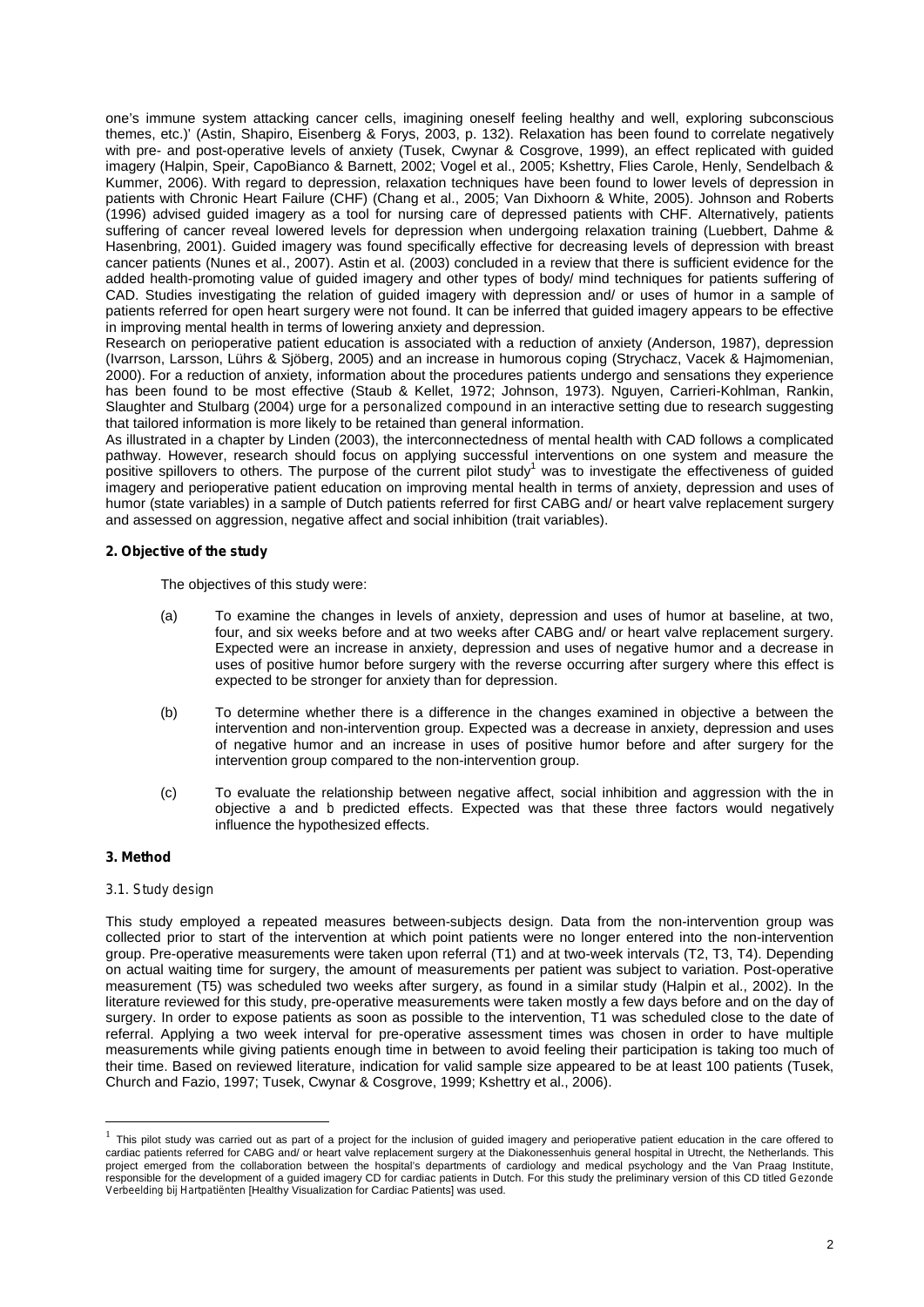### *3.2. Sample and setting*

Between October 2007 and May 2008, 68 consecutive patients (44 inpatients/ 24 outpatients) referred for CABG and/ or heart valve replacement surgery, were invited to participate in the pilot study at the Diakonessenhuis general hospital in Utrecht, the Netherlands. The first 39 patients were approached for the non-intervention group, the subsequent 29 patients for the intervention group. Patients without fluency in the Dutch language (N=4) and patients who were not undergoing open heart surgery for the first time  $(N=1)$  were excluded as well as patients in an emergency process with less than four days of waiting for surgery (N=3) and hence an insufficient amount of time to be subjected to the intervention. A considerable amount of patients refused participation (N=17), either not seeing any personal advantage, or too anxious to think about their inner state, or simply not interested. Specifically for the intervention group, patients who could not attend the perioperative patient education meeting were excluded (N=2), resulting in the recruitment of 41 patients (60%), of which 25 (37%) entered the non-intervention group and 16 (24%) the intervention group. After initial inclusion to the study sample, a few patients got revised treatment plans<sup>2</sup> for either percutaneous coronary intervention (N=10) or percutaneous transluminal angioplasty (N=2) and were henceforth excluded from further participation, leading to a sample size of 29 patients. From this sample, 19 patients (15 inpatients/ 4 outpatients) entered the non-intervention group and 10 (5 inpatients/ 5 outpatients) the intervention group. For the non-intervention group, 8 patients dropped out during the research process and 1 patient passed away before undergoing surgery. The intervention group saw 7 patients drop out, leading to an overall attrition rate of 55,2%. Reasons for drop-out were not registered.

### *3.3. Data collection*

Inpatients were visited by a student of clinical psychology, who informed them about the study and its purpose and addressed any questions. Patients were handed the baseline questionnaire, a written consent sheet and a brochure about the study. For the non-intervention group the purpose of study was framed as the monitoring of patients' experience while waiting for open heart surgery. Participation was rewarded with a national gift certificate. Patients in the intervention group received the same documentation as the non-intervention group, but were informed about the actual purpose of the study and invited to the perioperative patient education meeting closest in time. They were given a personal copy of the guided imagery CD with a CD-player to use while admitted and provided with a brochure about the CD. This brochure included a definition of guided imagery, explaining how it works and how it has proven to positively influence pain, anxiety and recovery. Outpatients in both the non-intervention and intervention group were approached by phone. Upon consent, the information was sent to them by mail, including stamped return envelopes. Outpatients in the intervention group all claimed to own a CD-player. Subsequent questionnaires were either handed out (for inpatients) or sent by mail (for outpatients). Every questionnaire included measurements for anxiety, depression, uses of humor, negative affect, social inhibition and aggression. Baseline questionnaires included a demographic section and questions on the patient's satisfaction with regard to the care provided by the hospital, the cardiologist and with regard to how prepared the patient felt to be for surgery. All post-baseline questionnaires for the intervention group included questions asking the patient to rate his/ her liking of the perioperative patient education meeting and use of the guided imagery CD. Clinical data on type of surgery and amount of waiting days was collected by inspecting patients' medical files. See table 1 for an overview of the amount of questionnaires sent out and returned per assessment time.

#### **Table 1**

Number of questionnaires sent out (s) and returned (r) for the five assessment times per group

|                        | s/r   | ℸゥ<br>s/r | T3<br>s/r | Г4<br>s/r | Т5<br>s/r |
|------------------------|-------|-----------|-----------|-----------|-----------|
| non-intervention group | 19/19 | 8/8       | 3/3       | 1/1       | 14/10     |
| intervention group     | 10/9  | 6/5       | 5/3       | 1/0       | 6/3       |

#### *3.4. Measures*

*The Hospital Anxiety and Depression Scale* ( *HADS* ) (Zigmond & Snaith, 1983) is an extensively used selfassessment tool to screen patients in non-psychiatric hospitals on levels of anxiety and depression with 7 items per subscale. In order to allow for a discriminating measure of depression in a somatic setting, the HADS depression items make no reference to physical complaints and focus on anhedonia only (Aylard, Gooding, McKenna & Snaith, 1987). The general cutoff score lies at 7/8 for both subscales, although a lower cutoff score for depression has been observed (Strik, Honig, Lousberg & Denollet, 2001). In an updated literature review (Bjelland, Dahl, Haug & Neckelmann, 2002) both subscales demonstrated internal consistency with Cronbach's alpha at 0.68-0.93 (mean 0.83) for anxiety and at 0.67-0.90 (mean 0.82) for depression. A reliable score should have an internal consistency correlation between 0.7 and 0.9 (Portney & Watkins, 2000). Spinhoven et al. (1997) confirmed validity for the Dutch translation.

*The Humor Check List ( HCL )* (Doosje, 2007) is a newly developed Dutch self-assessment questionnaire inquiring about the respondent's use of and engagement in humor in the past 2 weeks. Conceptualizing humor as a state, the

 $^2$  The Diakonessenhuis general hospital in Utrecht provides pre- and post-operative care to its cardiac patients, but does not carry out open heart surgeries. Instead it works together with two other hospitals, where the team of cardiologists inspects the patients' medical files and makes the final decision whether to follow the advice of the cardiologist from the Diakonessenhuis for surgery or change treatment plan to exclude open heart surgery.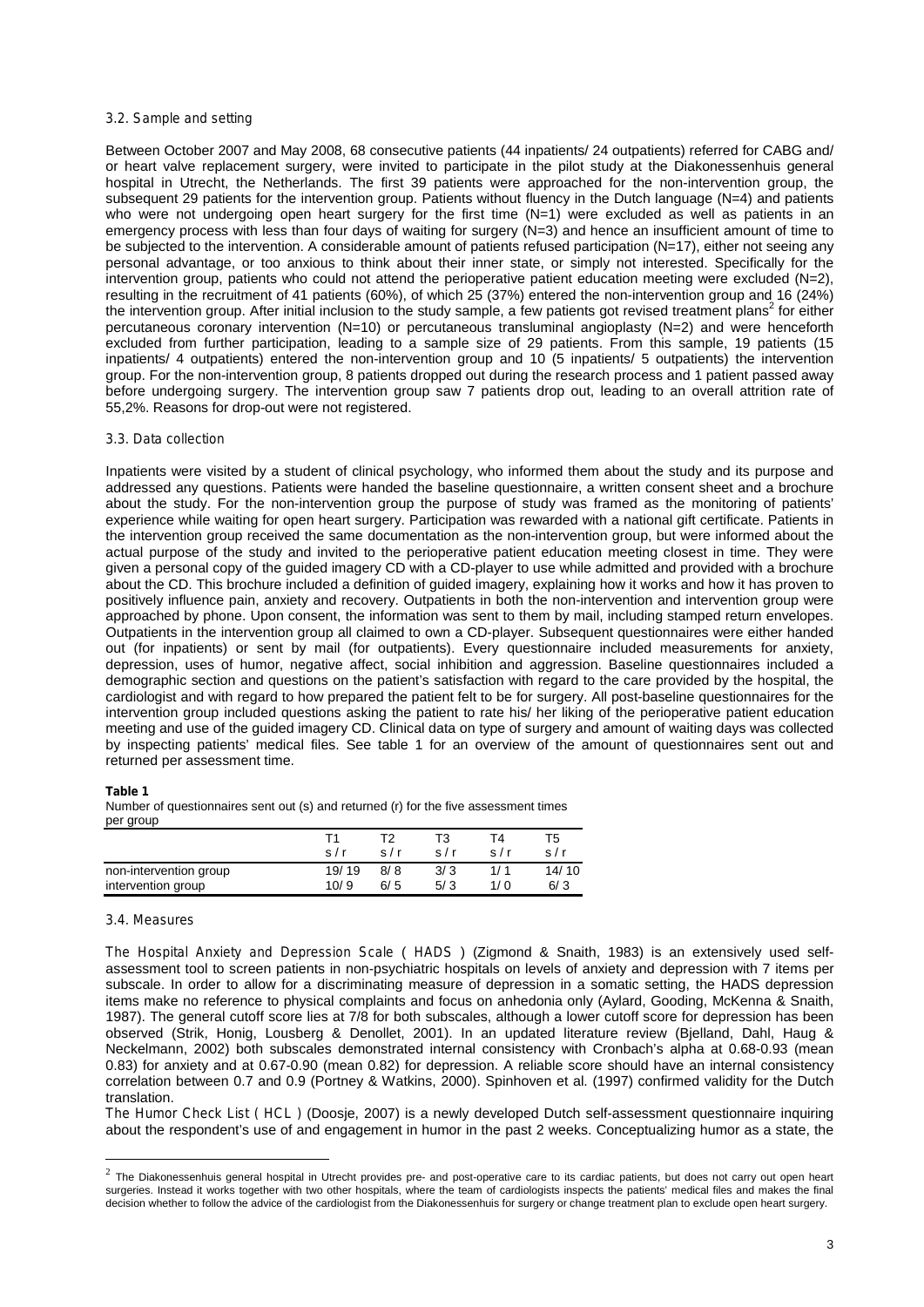HCL is composed of 20 items (answered on a 5-point Likert scale) to measure two one-dimensional subscales (i.e., humor enjoyment and expression of enjoyment), three bi-dimensional subscales specifying both the negative and positive form (i.e., humor reproduction, humor production and humorous coping) and three subscales, each the sumscore of the corresponding bi-dimensional subscale (i.e., negative + positive). For this study the one-dimensional subscales, the sumscore subscales and positive forms of the bi-dimensional subscales will be referred to as *positive* uses of humor, whereas the three negative forms of the bi-dimensional variables will be termed *negative* uses of humor. In a study Doosje (2008) found satisfactory internal consistency when combining the subscales according to dimension, being humor appreciation (Cronbach's alpha = 0.86), humor reproduction (Cronbach's alpha = 0.68), humor production (Cronbach's alpha = 0.75), humorous coping (Cronbach's alpha = 0.79), and humor expression (Cronbach's alpha =  $0.90$ ).

*The Type D Scale-14 ( DS14 )* was developed by Johan Denollet (2005) to provide a brief and simple measure for negative affect (NA), social inhibition (SI) and type D personality. NA and SI are each measured with 7 items on a 5 point Likert scale and can vary in total score from 0 to 28. For a positive type D score, both scales need to yield a total score of 10 or higher. In a validating study, using 3678 subjects, the two scales were found to be internally consistent (Cronbach's alpha = 0.88/ 0.86). The DS14 was developed in the Dutch language.

*The New-Buss-Perry Aggression Questionnaire ( AQ )* is the shortened version of the 29 items containing Buss-Perry Aggression Questionnaire (BPAQ) (Buss & Perry, 1992) and was obtained from the two most strongly correlating items per subscale. Consisting of four subscales, the eight items were assessed on their internal consistency by Gidron, Davidson and Ilia (2000), who found moderately satisfactory (Cronbach's alpha = 0.66, 0.69) to satisfactory values (Cronbach's alpha = 0.81) in their three studies. Eckhardt, Norlander and Deffenbacher (2004) concluded that 'the AQ is a very promising scale in terms of psychometric adequacy, conceptual clarity, and practical utility' (p. 24). In order to provide for a Dutch version of the scale, forward and back translations of the eight items were performed by eight bilingual speakers of English and Dutch. All differences were subsequently discussed to decide on the closest translation. Although the number of data was too limited to provide for reliable values for each assessment moment, Cronbach's alpha was computed with values ranging from 0.37-0.65 (see table 2). The specific translated items are shown in Appendix A.

#### **Table 2**

Cronbach's alpha for the Dutch back translation of the New-Buss Aggression Questionnaire per assessment time

|                  |     |      | --      |   |               |
|------------------|-----|------|---------|---|---------------|
|                  |     |      | ┯╭<br>w |   |               |
| number of cases  | 30  |      |         |   | חר<br>∠∪      |
| cronbach's alpha | .48 | 0.45 | 0.65    | - | $-27$<br>U.J1 |
|                  |     |      |         |   |               |

\* too few cases for reliability analysis

#### *3.5. Intervention*

The intervention contained two elements. Patients waiting for open heart surgery were handed a guided imagery CD specifically developed for their group of patients. The CD consisted of six tracks. The first track was a brief introduction. Patients were told that the five exercises on the CD are aimed at reducing any tension they might feel while waiting for an important and invasive operation. The exercises intended to support this process and help patients prepare mentally before and after surgery. In a study using functional magnetic resonance imaging, vast overlap in neural activity between visual imagery and visual perception was reported (Ganis, Thompson & Kosslyn, 2004), suggesting that cognitive processes when imagining a situation are very similar to when being in the situation. Guided imagery therefore intends to train patients in being relaxed in a stressful situation (e.g., open heart surgery), expecting this effect to replicate when the situation is occurring. Track 2 aimed at relaxing patients through progressive muscle relaxation (originally developed by Jacobson, 1929), while track 3 employed autogenic training (originally developed by Luthe, 1963). The subsequent three tracks were guided imagery exercises, which followed the same structure. First the patient was asked to physically relax through a brief version of track 3. Next the patient was instructed to focus on a location and activate all five senses after which, depending on the track's purpose, the patient would be asked to perform a mental exercise. Once accomplished, the patient's senses were directed to focus on the here and now again. Track 4 asked patients to visualize their personal safe haven, a place where worries and anxiety do not exist and where they feel protected and peaceful. Track 5 was intended to prepare patients for surgery, while track 6 was a post-operative exercise to support patients with recovery and rehabilitation. In the introduction patients were requested to at least listen to one track a day for a minimum of seven days. Additionally, patients were requested to attend a meeting in which a nurse specialized in cardiology would give perioperative patient education, providing medical information concerning cardiac disease, the two types of surgery and the revalidation process, using patients' feedback to add a tailored compound. The information included a section on the sensations patients could expect. Patients were stimulated to ask questions. For this part 30 minutes were reserved. Subsequently, a social worker would discuss with patients the use and benefits of the guided imagery CD and practice the exercises on track 2 and 4. This part lasted an hour and included time for patients to ask questions about the CD and guided imagery.

### *3.6. Data analysis*

Statistical analyses were performed using SPSS (version 15) for Windows. To analyze the study variables, the demographic and clinical data, mean values were used for continuous variables and frequency for categorical variables. With very limited amount of data (see table 1), it was decided to consider for analyses only measurements at baseline (T1) and at two weeks after surgery (T5) to maximize amount of computable data. To analyze changes in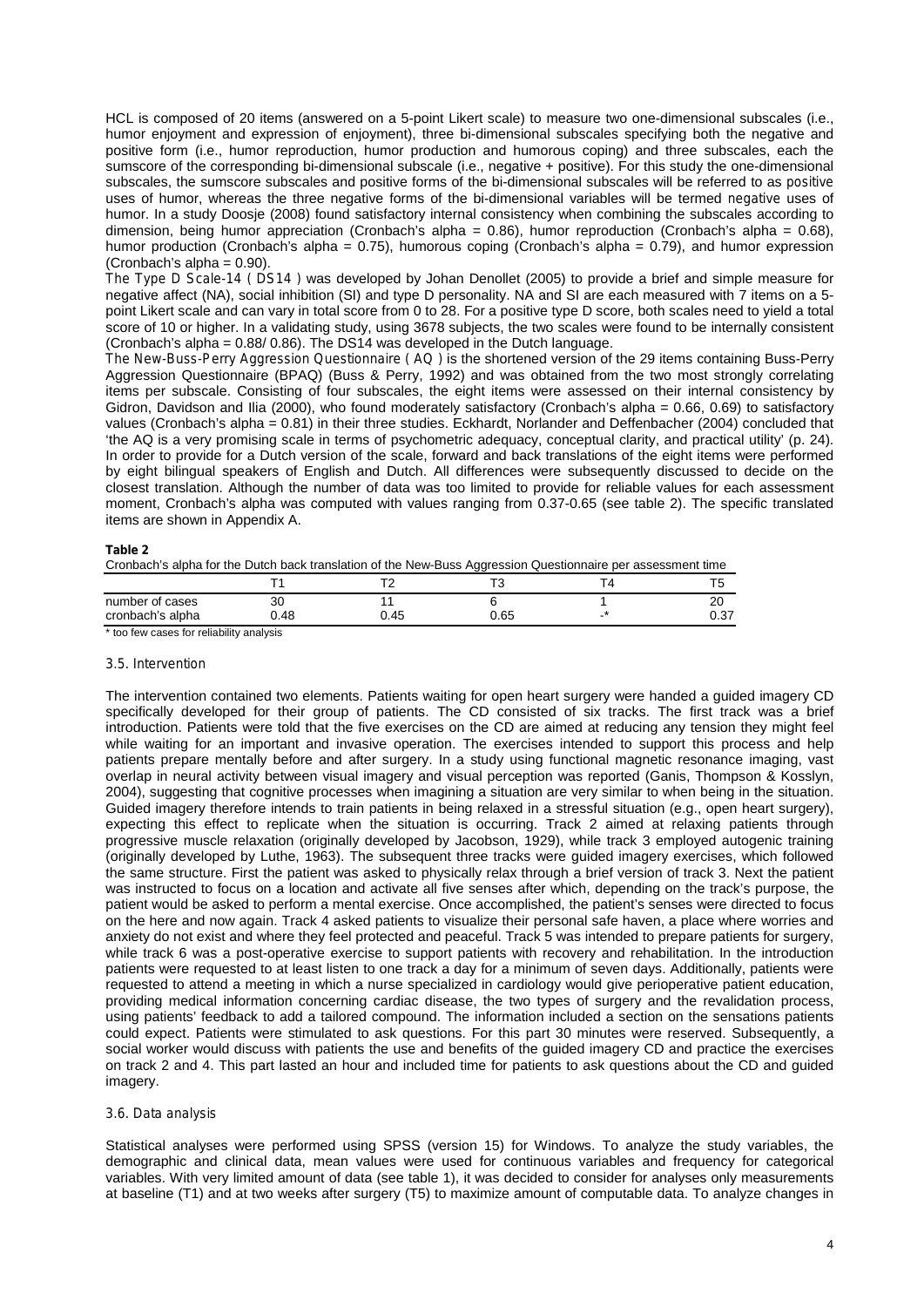anxiety, depression and uses of humor across time, repeated measures of analysis of variance (repeated MANOVA) was used. For the effect over time and over time across groups, Wilks' Lambda multivariate result test statistic was used, being the most common approach (Munro, 2005). Repeated MANOVA was used to test the differences between levels of anxiety and depression and uses of humor between both groups. Additionally, measurements of negative affect, social inhibition and aggression at every assessment time were entered as covariates in two separate models to evaluate their relationship with anxiety, depression and uses of humor. The level of significance was set at 0.05

### **4. Results**

# *4.1. Description of study population*

The study population consisted of a total of 13 patients with 10 (8 inpatients/ 2 outpatients) in the non-intervention group and 3 (3 inpatients) in the intervention group. See table 3 for an overview of demographic data for both groups. Subjecting the means to multivariate analysis of variance (MANOVA), patients across groups did not differ in age (*F*(1,11) = 0.50; *n.s.*), length of wait (*F*(1,11) = 0.53; *n.s.*) or level of education (*F*(1,9) = 3.22; *n.s.*). Patients from the intervention group gave favorable ratings for the perioperative patient education meeting on a range of 1 through 10 (mean 7.33,  $SD \pm 0.58$ ). All patients used the CD every day and were able to do so for a minimum of 7 days.

#### **Table 3**

Demographic and clinical characteristics per group

|                                                     | non-intervention group | intervention group     |
|-----------------------------------------------------|------------------------|------------------------|
| N total                                             | 10                     | 3                      |
| N male                                              | 10                     |                        |
| N female                                            |                        |                        |
| Age range in years (mean, SD)                       | $52-79(62, \pm 10.3)$  | $61-74(66.7, \pm 6.7)$ |
| N annual income $=<\text{\$}50.000*$                | 9                      | 2                      |
| N annual income $\geq \text{\textsterling}50.000^*$ |                        |                        |
| N completed secondary education*                    | 6                      | 3                      |
| N completed tertiary education*                     | 2                      |                        |
| N unmarried, divorced, widowed*                     | 3                      |                        |
| N married, domestic partner*                        |                        | 3                      |
| <b>NCABG</b>                                        | 8                      |                        |
| N heart valve replacement                           | 2                      | 2                      |
| N both procedures                                   |                        |                        |
| Range of wait in days** (mean, SD)                  | 6-102 (27, $\pm$ 27.9) | 10-23 (15, $\pm$ 7)    |

\*contains missing values

\*\*from date of referral to date of surgery

#### *4.2. Changes in anxiety, depression and uses of humor over time*

The mean anxiety scores (see figure 1) decreased for the non-intervention group from 4.70 to 2.00 and for the intervention group from 6.33 to 2.67 with an effect for time  $(F(1,11) = 4.84; p = 0.05)$ . When only considering the means, patients' levels of anxiety were below cutoff at baseline and two weeks after surgery. The mean score for depression (see figure 2) increased for the non-intervention group after surgery, while decreasing for the intervention group without an effect of time  $(F(1,11) = 9.81; n.s.)$ . Mean scores for depression also remained below cutoff (see table 4). For uses of humor no significant differences over time were found.



**Fig. 1**. (*left above*) Means for anxiety at T1 and T5 for the non-intervention and intervention group **Fig. 2**. (*right above*) Means for depression at T1 and T5 for the non-intervention and intervention group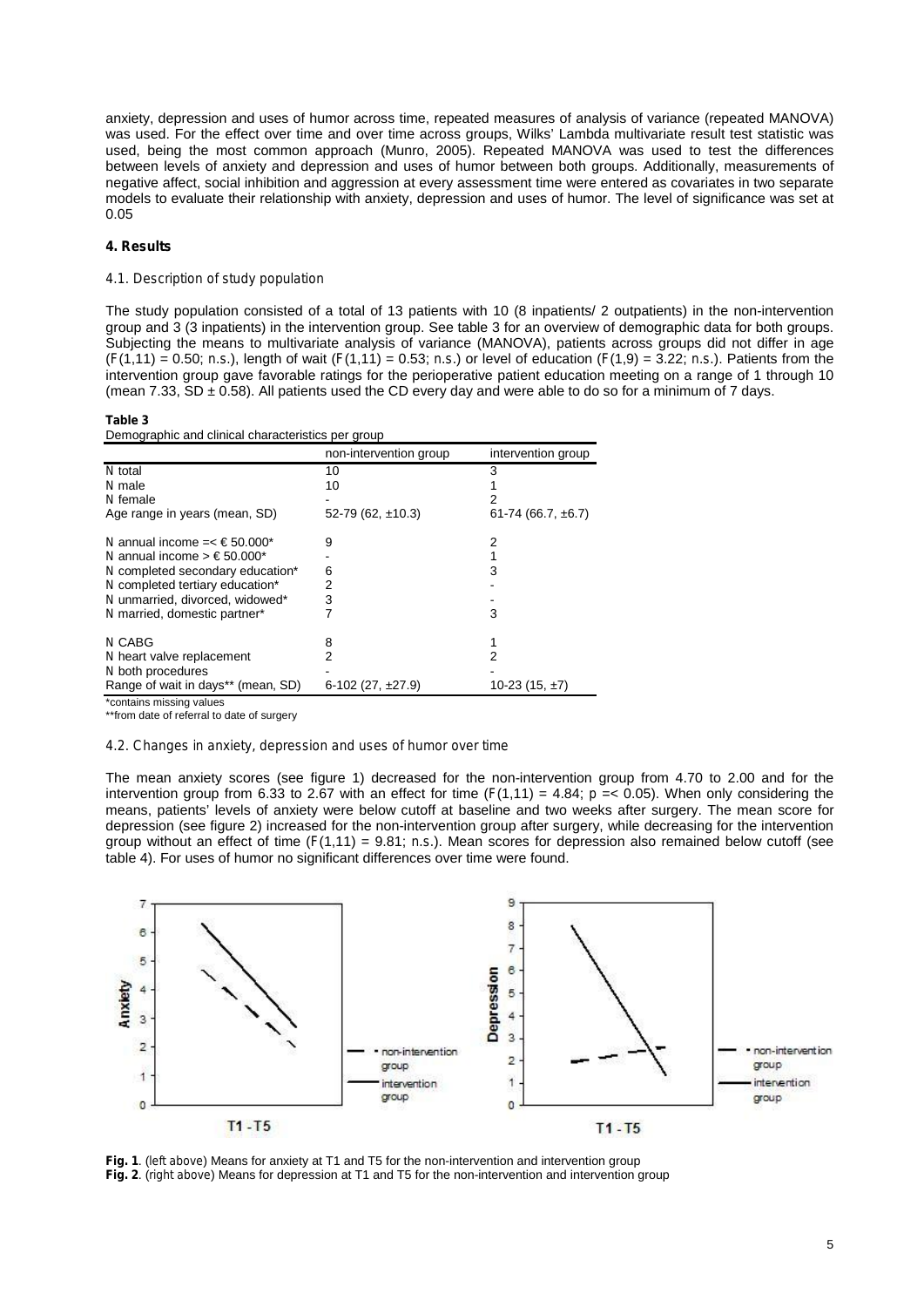#### *4.3. Changes in anxiety, depression and uses of humor due to the intervention*

Repeated MANOVA did not yield any significant main effects for intervention for any of the study variables, suggesting no effect of the intervention on levels of anxiety, depression and uses of humor. Both groups decreased in levels of anxiety as noted above (see § 4.2). Level of depression (see figure 2) increased for subjects in the nonintervention group, while decreasing for subjects in the intervention-group with a significant interaction effect (*F*(1,11)  $= 21.26$ ;  $p = 0.001$ ). Looking at the means (see table 4), all subscales for uses of humor show a decrease for the non-intervention group, whereas favorable measures are obtained for the intervention group with means rising from T1 to T5 for positive forms of humor and remaining stable for negative forms of humor. Exceptions are the subscales positive humorous coping and humorous coping, where both means for the intervention group decreased slightly.

#### **Table 4**

Means and standard deviations for anxiety, depression, and uses of humor at baseline (T1) and 2 weeks after surgery (T5) for the non-intervention and intervention group for all participants who completed all questionnaires

|                             | non-intervention group ( $n = 10$ ) |              | intervention group $(n = 3)$ |              |
|-----------------------------|-------------------------------------|--------------|------------------------------|--------------|
|                             | Τ1                                  | T5           | Τ1                           | T5           |
|                             | Mean (SD)                           | Mean (SD)    | Mean (SD)                    | Mean (SD)    |
| Anxiety                     | 4.70 (4.35)                         | 2.00(2.49)   | 6.33(7.51)                   | 2.67(1.53)   |
| Depression                  | 1.90(2.18)                          | 2.60(3.27)   | 8.00(6.00)                   | 1.33(1.53)   |
| Humor enjoyment             | 10.80 (4.44)                        | 9.50(3.27)   | 9.00(6.08)                   | 11.67 (5.13) |
| Positive humor reproduction | 3.90(1.20)                          | 3.20(0.79)   | 4.00(3.46)                   | 4.33(3.21)   |
| Negative humor reproduction | 2.70(1.06)                          | 2.30(0.48)   | 2.00(0.00)                   | 2.00(0.00)   |
| Humor reproduction          | 6.60(1.90)                          | 5.50(1.18)   | 6.00(3.46)                   | 6.33(3.21)   |
| Positive humor production   | 3.80(1.20)                          | 3.50(1.43)   | 4.67 (3.06)                  | 5.00(2.65)   |
| Negative humor production   | 2.60(0.97)                          | 2.50(0.85)   | 2.00(0.00)                   | 2.00(0.00)   |
| Humor production            | 6.40(2.55)                          | 6.00(1.89)   | 6.67(3.06)                   | 7.00(2.65)   |
| Positive humorous coping    | 4.00(2.45)                          | 3.10(1.60)   | 4.00(2.00)                   | 2.67(1.15)   |
| Negative humorous coping    | 2.70(1.06)                          | 2.40(0.52)   | 2.00(0.00)                   | 2.00(0.00)   |
| Humorous coping             | 6.70(3.06)                          | 5.50(1.78)   | 6.00(2.00)                   | 4.67(1.15)   |
| Expression of enjoyment     | 10.60 (3.31)                        | 9.20(2.82)   | 9.67(5.51)                   | 13.00 (6.25) |
| Negative affect             | 2.80(1.18)                          | 6.00(2.09)   | 6.33(3.84)                   | 3.00(1.00)   |
| Social inhibition           | 10.60(1.11)                         | 12.10 (1.34) | 9.67(0.88)                   | 9.33(0.33)   |
| Aggression                  | 14.40 (1.23)                        | 14.30 (1.08) | 14.33 (2.60)                 | 11.33 (0.88) |

#### 4.4. Changes in anxiety, depression and uses of humor when controlling for negative affect and social inhibition

When controlling for negative affect and social inhibition, the previously obtained significant effect for decrease in anxiety over time is not replicated  $(F(1,11) = 0.02; n.s.)$ . Instead an interaction effect is obtained  $(F(1,11) = 5.70; p = 1.002; n.s.)$ 0.05). For the non-intervention group the mean scores for anxiety decrease from 5.62 at baseline to 1.66 two weeks after surgery, whereas for the intervention group these scores increase slightly from 3.27 to 3.28 (see figure 3). Examining the means of negative affect and social inhibition, negative affect appears to differ over time across groups



 $(F(1, 11) = 5.25; p = 0.05)$ , decreasing for the intervention group, while increasing for the nonintervention group. Despite the small sample size, it appears that subjects in the intervention group decrease in irritability and worrying (negative affect), which can be related to lowered levels of anxiety after surgery. An interaction effect for levels of depression across time and groups is also obtained  $F(1,11) =$ 10.25;  $p = 0.05$ ). Changes over time are observed for positive humor production  $(F(1,11) = 6.58; p =$ 0.05) and for humor production  $(F(1, 11) = 5.51; p =$ 0.05) with main effects for both variables  $(F(1,11) =$ 20.75; *p* =< 0.05) (*F*(1,11) = 17.95; *p* =< 0.05) suggesting an effect for the intervention with subjects in the intervention group making more jokes and ridiculing others more after surgery, related to an improvement in mood.

**Fig. 3**. (*above*) Means for anxiety at T1 and T5 for the non-intervention and intervention group when corrected for negative affect and social inhibition at T1 and T5

*4.5. Changes in anxiety, depression and uses of humor when controlling for aggression*

Repeated MANOVA with as covariate aggression at baseline and two weeks after surgery showed no significant change for levels of anxiety over time  $(F(1,11) = 0.24; n.s.)$  nor across groups  $(F(1,11) = 2.35; n.s.)$ . An interaction effect for depression is observed as before  $(F(1,11) = 12.32; p = 0.05)$ . Changes over time are found for humor enjoyment  $(F(1,11) = 5.57$ ;  $p = 0.05$  and positive humor production  $(F(1,11) = 6.48$ ;  $p = 0.05$ ). Inspecting the means, this suggests for patients in the intervention group to increasingly find pleasure in humor and using nonoffensive forms of it over time, while patients in the non-intervention group decreased in this behavior when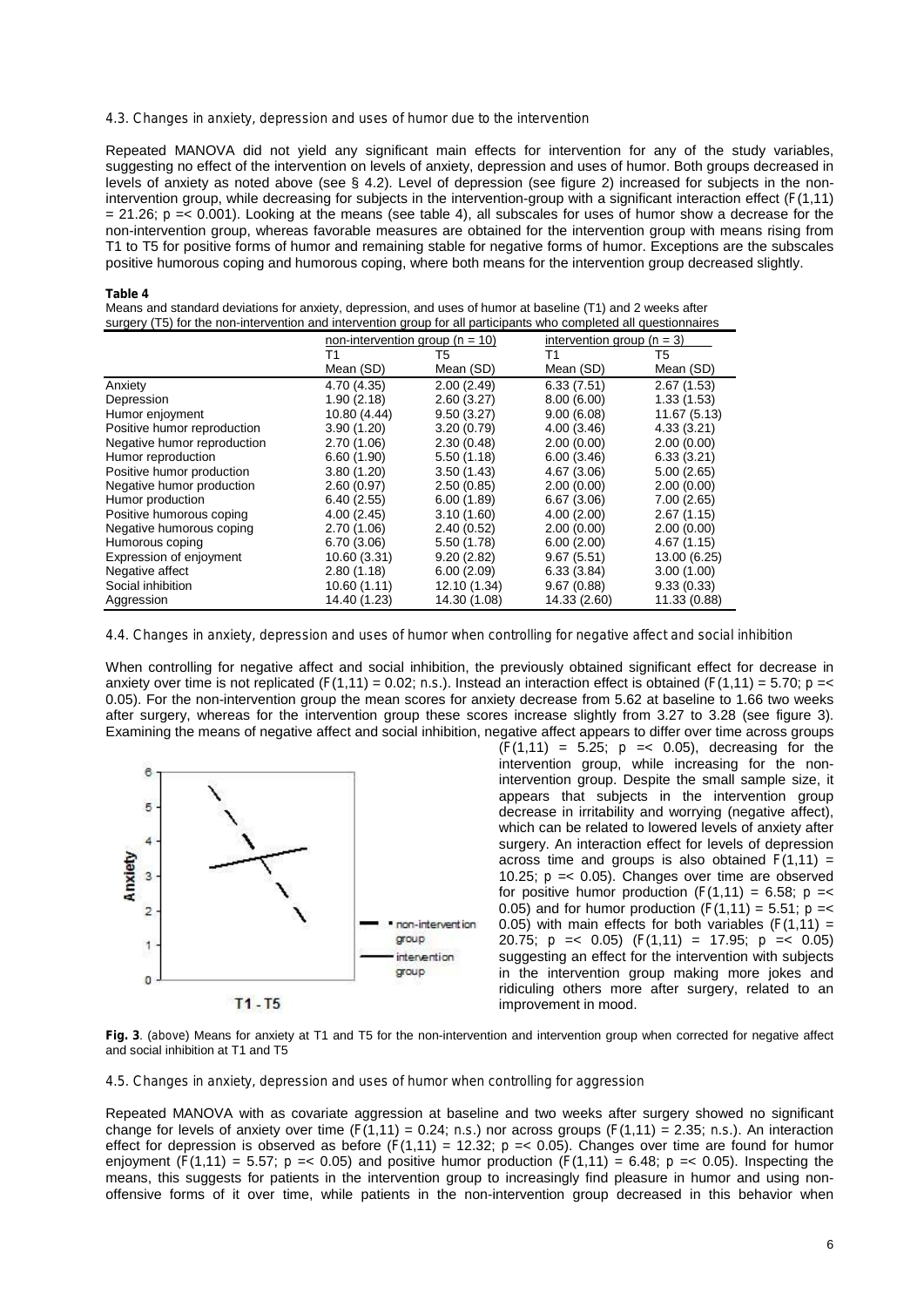considering levels of aggression for both groups. For aggression, the mean decreases slightly for the intervention group while remaining close to stable for the non-intervention group.

# **5. Discussion**

To the author's knowledge, this is the first study that explored the effect of guided imagery and perioperative patient education in a sample of Dutch patients referred for first CABG and/ or heart valve replacement surgery. A low attrition rate resulted in a limited sample size and low power for statistical analyses, which therefore does not ensure the validity of the presented results. This pilot study should be seen as an explorative source for further research in this area to establish firm conclusions on the effectiveness of guided imagery and perioperative patient education that can be generalized to Dutch cardiac patients. With regard to the quantitative approach chosen for this pilot study, future research will have to ensure the gathering of sufficient data across the several assessment times to examine the trends of levels of anxiety, depression and uses of humor across time more clearly and establish the hypothesized effects of the combined intervention on these dimensions of mental health. As for now, the present results concurred with other studies with regard to the trends observed for levels of anxiety after exposure to guided imagery (Tusek et al., 1999) and perioperative patient education (Anderson, 1987). When only considering data from the nonintervention group, the present results concur with the finding for anxiety decreasing more rapidly than depression shortly after surgery (Boudrez & De Backer, 2001; De Boer et al., 2006). It should be noted that most research using multiple measurements has examined mental health in patients referred for CABG surgery only. More research is needed to assess the exact similarities and differences in mental health before and after surgery between patients undergoing CABG and/ or heart valve replacement surgery. The decrease for level of depression in the three patients in the intervention group presents an interesting trend in favor of the intervention and follows the findings on effectiveness of relaxation (Van Dixhoorn & White, 2005). The small sample size, however, limits the extent to which this finding can be used as evidence in favor of the intervention. Nevertheless, the results form a further step in stimulating research investigating the effectiveness of guided imagery and perioperative patient education to consider levels of depression in a sample of patients referred for open heart surgery. Interesting trends witnessed in this sample also concern the favorable rise observed in uses of (positive) humor, except for (positive) humorous coping, i.e. the use of humor as a way to cope with a stressor, making a first step towards assessing the behavioral aspect of humor by means of the HCL and its association to CAD with interventions aimed at improving mental health. The nonintervention group shows an overall decrease in use(s) of humor. When corrected for the two variables that compose type D personality, the intervention group increases especially in positive humor production and overall humor production, although this increase doesn't statistically speak for an effect attributable to the intervention nor an obvious relation with decreasing scores for negative affect over time. The relation between humor and aggression appears to be unclear with patients in the intervention group increasing in humor enjoyment and positive humor production when corrected for levels of aggression. Patients attending the perioperative patient education meeting and using the guided imagery CD felt less anxious after surgery, similarly to patients in the non-intervention group. They did, however, feel more depressed. Decreasing in negative affect, results suggest that the intervention helped these patients to make more jokes and ridicule others more after surgery. This observed decrease in irritability and worrying also accounted for less anxiety, a relationship that has been confirmed in previous research (Kring, Persons & Thomas, 2007). Generally more enjoyment for humor and joking around was observed, when patients' levels of aggression were not considered. This trend applied to those patients, who knew what to expect and who had been given a technique to mentally prepare for that.

A major limitation of this study is the aforementioned small sample size, which significantly decreased the power for the quantitative approach. Small sample studies should be conducted according to an ABA-design, in which after initial establishment of baseline through observation of the dependent variable(s) without introduction of the independent variable (i.e., the intervention), the experimental manipulation is introduced and subsequently followed by a final period of observation in which the independent variable is removed. In the case of the dependent variable(s) returning to baseline again, an effect of intervention has been observed. However, besides the ethical issues such an approach would have evoked with regard to the present study, at which point removal of the guided imagery CD would not lead to a persisting effect is unknown and therefore would lead to additional analytical complications. Furthermore, small sample studies require far more assessment times than included in the present study's design (see Robinson & Foster, 1979). With an interest in the changes of levels of anxiety, depression and uses of humor over time, corrected for negative affect, social inhibition and aggression, repeated MANOVA was the most adequate method of statistical analysis to choose and resulted in the discarding of a nonparametric test (e.g., Wilcoxon signedranks test), which seem better suited for small samples although faced with a relative decrease in power (Myers & Hansen, 1997). Furthermore, the small sample size made it impossible to analyze gender and age differences in this sample. Women have been reported to be at a disadvantage in terms of depression when recovering from CABG (Con, Linden, Thompson & Ignaszewsk, 2003), but score significantly less on styles of humor (trait) related to adverse health (Martin, Puhlik-Doris, Larsen, Gray & Weir, 2003). Age and gender have been related to cardiovascular morbidity (Denollet, 2005) and aggression as assessed by the AQ correlated with CAD for men under age 60 and not for women (Gidron et al., 2001). As mentioned before, a larger sample size would have allowed for an adequate amount of data to be collected on all assessment times making it possible to shed more light on the expected advantages the intervention carries for cardiac patients. Here it must be mentioned that the intervention consisted of two components, which in the current design could not have been compared with each other to assess their relative weight with regard to the hypothesized mental health benefits. The order in which patients were subjected to the intervention was also not randomized as to eliminate effects due to patients getting used to the measurements. Specifically with regard to the effect of attention received by patients in the intervention group as a nonspecific treatment factor it could be argued that patients in the non-intervention group should have been invited to participate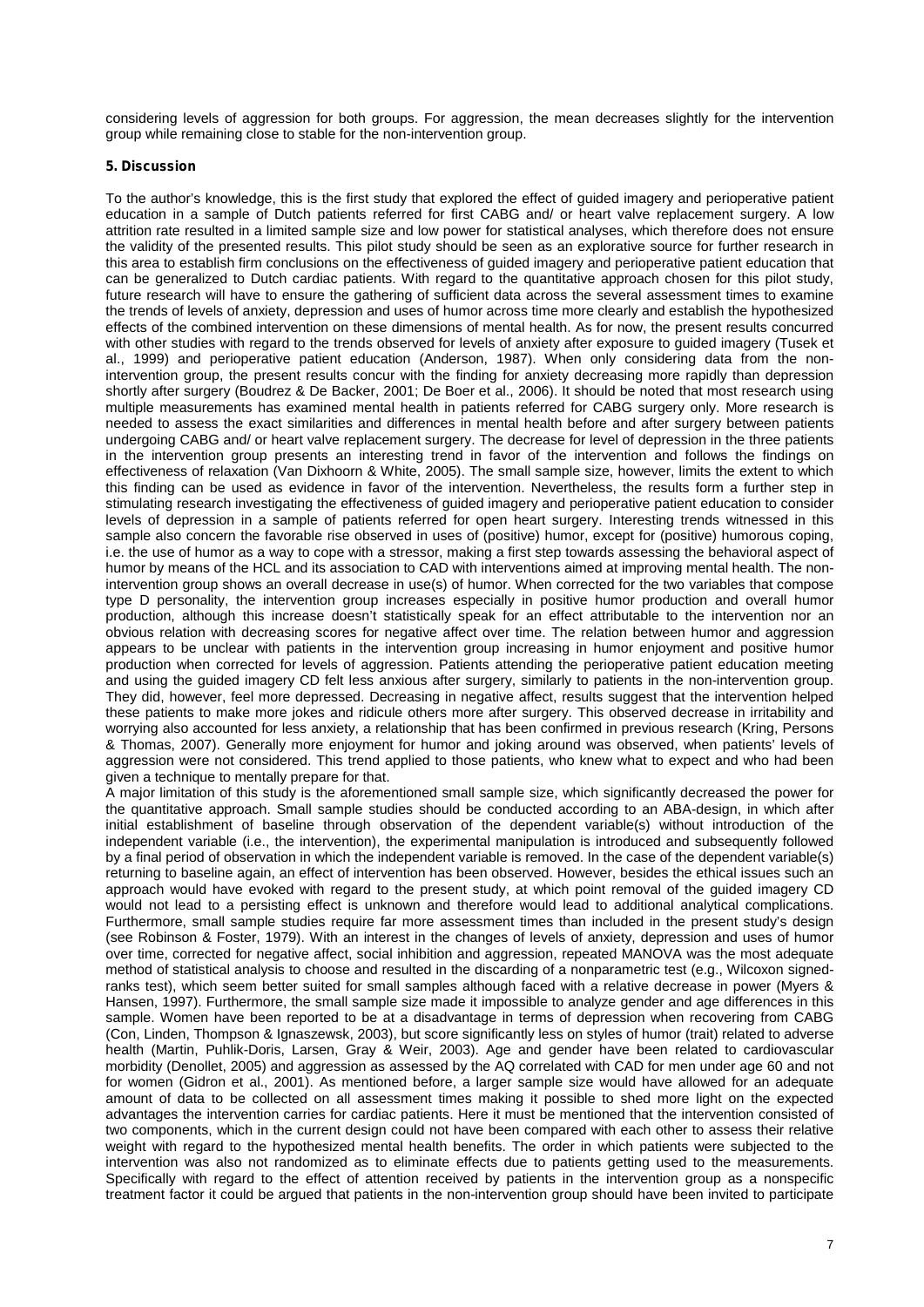in a meeting discussing each others' perception of the process of waiting for open heart operation to equal this effect for both groups (see Kazdin, 1980). Another limitation concerns the sole focus on psychological factors, when research investigating the advantage of guided imagery has also examined the effects on analgesic requirement and length of stay in hospital (Halpin et al., 2002). Besides alleviating the process of analysis of the objectives of this pilot study and ensuring that results can be generalized by means of a larger sample, future research should consider changing the design in order to overcome testing a 'combined intervention' instead of separate components. Attempts should also be made to recruit an equal number of participants in terms of gender and age for comparison across these two factors and to collect information from patients' medical files on data related to improved recovery. This pilot study presents encouraging results for the practice of nursing in the Dutch healthcare system to employ perioperative patient education and guided imagery geared specifically towards patients referred for CABG and/ or open heart surgery. With favorable ratings for the perioperative patient education meeting and mostly everyday use of the guided imagery CD, the data from this sample of patients supports these two practical ways to broaden the current spectrum of care.

# **Acknowledgements**

This pilot study was carried out by a student in clinical psychology at the University of Utrecht and funded by the NutsOhra foundation in Amsterdam through the department of cardiology from the Diakonessenhuis general hospital in Utrecht. The author would like to thank the assistance of the nursing unit from the department of cardiology and the involved cardiologist, manager and social worker for their collaboration. Gratitude is also expressed to the director from the Van Praag Institute, who provided the guided imagery CD and acted as a source of information on several occasions. Finally the author's appreciation goes out for the support and enthusiasm for this study expressed by the collaborating medical psychologist of the department and the supervisor from the University of Utrecht.

# **Appendix A**

Dutch back-translation of the 8 items from the New-Buss Aggression Questionnaire:

|                                                                               | Hieronder staan een aantal uitspraken die mensen vaak gebruiken om zichzelf te<br>beschrijven. Lees elke uitspraak zorgvuldig door en geef aan in welke mate de uitspraak<br>op u van toepassing is door een cirkel om het cijfer te zetten. |  |  |  |  |
|-------------------------------------------------------------------------------|----------------------------------------------------------------------------------------------------------------------------------------------------------------------------------------------------------------------------------------------|--|--|--|--|
| $1$ = helemaal niet op mij van toepassing<br>$2 =$ niet op mij van toepassing |                                                                                                                                                                                                                                              |  |  |  |  |
| $3 =$ niet/wel op mij van toepassing                                          |                                                                                                                                                                                                                                              |  |  |  |  |
| $4 =$ op mij van toepassing                                                   |                                                                                                                                                                                                                                              |  |  |  |  |
| $5$ = helemaal op mij van toepasssing                                         |                                                                                                                                                                                                                                              |  |  |  |  |
|                                                                               |                                                                                                                                                                                                                                              |  |  |  |  |
| 1.                                                                            | Mijn vrienden vinden mij enigszins ruziezoekend.                                                                                                                                                                                             |  |  |  |  |
| 2.                                                                            | Ik heb weleens het gevoel dat het mij nooit mee zit.                                                                                                                                                                                         |  |  |  |  |
| 3.                                                                            | Soms ga ik zonder goede reden door het lint.                                                                                                                                                                                                 |  |  |  |  |
| 4.                                                                            | Als ik maar voldoende uitgedaagd word, dan zou ik iemand kunnen slaan.                                                                                                                                                                       |  |  |  |  |
| 5.                                                                            | Ik vind het moeilijk om niet in discussie te gaan wanneer men het met mij niet                                                                                                                                                               |  |  |  |  |
| eens is.                                                                      |                                                                                                                                                                                                                                              |  |  |  |  |
| 6.                                                                            | Ik heb moeite mijn zelfbeheersing te bewaren.                                                                                                                                                                                                |  |  |  |  |
| 7.                                                                            | Ik heb soms het gevoel dat men achter mijn rug om over mij aan het lachen is.                                                                                                                                                                |  |  |  |  |

8. Wanneer iemand mij slaat, sla ik terug.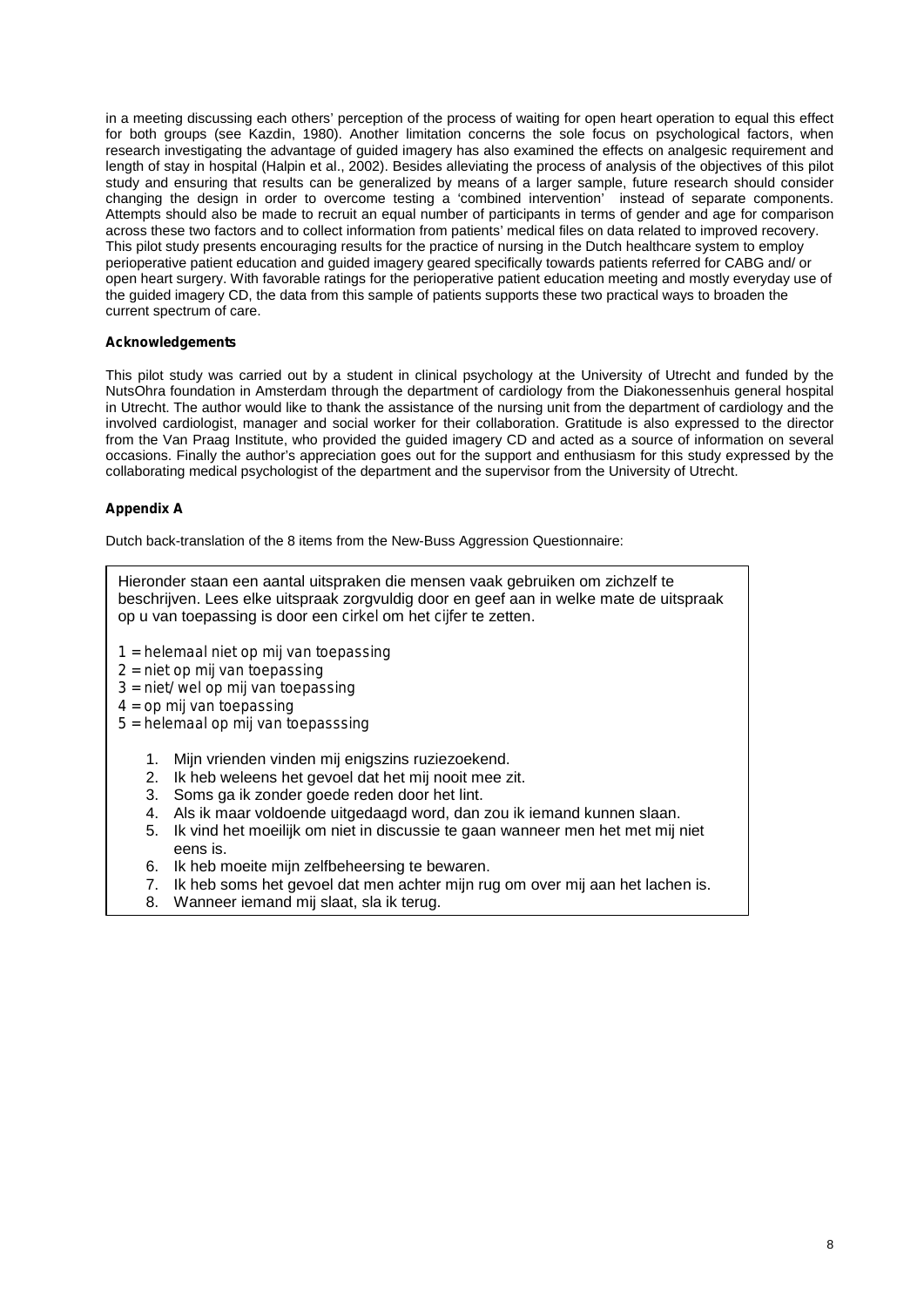### **References**

- American Heart Association. (2005). *Heart Disease and Stroke Statistics – 2005 Update*. Retrieved from <http://www.americanheart.org/downloadable/heart/1105390918119HDSStats2005Update.pdf>
- American Heart Association. (November 14, 2000). *Don't get mad, get funny.* Retrieved from [http://www.eurekalert.org/pub\\_releases/2000-11/AHA-Dgmg-1411100.php](http://www.eurekalert.org/pub_releases/2000-11/AHA-Dgmg-1411100.php)
- Anderson, E.A. (1987). Preoperative preparation for cardiac surgery facilitates recovery, reduces psychological distress, and reduces the incidence of acute postoperative hypertension. *Journal of Consulting and Clinical Psychology, 55,* 513-520.
- Aylard, P.R., Gooding, J.H., McKenna, P.J., & Snaith, R.P. (1987). A validation study of three anxiety and depression self-assessment scales. *Journal of Psychosomatic Research, 31,* 261-268.
- Astin, J.A., Shapiro, S.L., Eisenberg, D.M., & Forys, K.L. (2003). Mind-body medicine: state of the science, implications for practice. *Journal of American Family Practice, 16,* 131-147.
- Bjelland, I., Dahl, A.A., Haug, T.T., & Neckelmann, D. (2002). The validity of the hospital anxiety and depression scale. An updated literature review. *Journal of Psychosomatic Research, 52,* 69-77.
- Boudrez, H., & De Backer, G. (2001). Psychological status and the role of coping style after coronary artery bypass graft surgery. Results of a prospective study. *Quality of Life Research*, *10,* 37-47.
- Buss, A.H., & Perry, M. (1992). The aggression questionnaire. *Journal of Personality and Social Psychology*, *63,* 452- 459.
- Chang, B., Hendricks, A., Zhao, Y., Rothendler, J.A., LoCastro, J.S., & Slawsky, M.T. (2005). A relaxation response randomized trial on patients with chronic heart failure. *Journal of Cardiopulmonary Rehabilitation*, *25,* 149-157.
- Clark, A., Seidler, A., & Miller, M. (2001). Inverse association between sense of humor and coronary heart disease. *International Journal of Cardiology*, *80,* 87-88.
- Con, A.H., Linden, W., Thompson, J., & Ignaszewsk, A. (1999). The psychology of men and women recovering from coronary artery bypass surgery. *Journal of Cardiopulmonary Rehabilitation*, *19,* 152-161.
- De Boer, J., Boersma, S.N., Gucht, V.M.J., Maes, S., & Schulte-van Maaren, Y.W.M. (2006). *Psychosociale Problemen Bij Hart- en Vaatziekten*. Retrieved from

<http://www.hartstichting.nl/Uploads/Brochures/Psychosociale%20problemen%20bij%20HVZ.pdf>

Deisch, P., Soukup, M., Adams, P., & Wild, M.C. (2000). Guided imagery. Replication study using coronary artery bypass graft patients. *Nursing Clinics of North America*, *35,* 417-425.

- Denollet, J. (2005). DS14: standard assessment of negative affectivity, social inhibition, and type D personality. *Psychosomatic Medicine, 67,* 89-97.
- Doosje, S. (2007). *The Humor Check List (HCL).* Unpublished manuscript, University of Utrecht.

Doosje, S. (2008). *A Sense of Humor: State versus Trait* [PowerPoint slides]*.* Presented at the 20 th International ISHS Humor Conference at the University of Alcalá, Alcalá de Henares, Spain.

- Eckhardt, C., Norlander B., & Deffenbacher, J. (2004). The assessment of anger and hostility: a critical review. *Aggression and Violent Behavior*, *9,* 17-43.
- Ganis, G., Thompson, W.L., & Kosslyn, S.M. (2004). Brain areas underlying visual mental imagery and visual perception: an fMRI study. *Cognitive Brain Research*, *20,* 226-241.
- Gidron, Y., Davidson, K., & Ilia, R. (2000). Development and cross-cultural and clinical validation of a brief
- comprehensive scale for assessing hostility in medical settings. *Journal of Behavioral Medicine*, *24,* 1-15. Halpin, L.S., Speir, A.M., CapoBianco, P., & Barnett, S.D. (2002). Guided imagery in cardiac surgery. *Outcomes Management*, *6,* 132-137.
- Hartoperaties [Brochure]. (2001). Leuven: Universitaire Ziekenhuizen K.U. Leuven.
- Ivarrson, B., Larsson S., Lührs C., & Sjöberg T. (2005). Extended written pre-operative information about possible complications at cardiac surgery – do the patiënts want to know? *European Journal of Cardio-Thoracic Surgery, 28,* 407-414.
- Jacobson, E. (1929). *Progressive relaxation*. Chicago: University of Chicago Press.
- Johnson, J.E. (1973). Effects of accurate expectations about sensations on the sensory and distress components of pain. *Journal of Personality and Social Psychology*, *27,* 261-275.
- Johnson, L.H., & Roberts, S.L. (1996). A cognitive model for assessing depression and providing nursing
- interventions in cardiac intensive care. *Intensive and Critical Care Nursing*, *12,* 138-146.
- Kazdin, A.E. (1980). *Research Design in Clinical Psychology*. New York: Harper & Row.
- Kring, A.M., Persons, J.B., & Thomas, C. (2007). Changes in affect during treatment for depression and anxiety. *Behaviour Research and Therapy*, *45,* 1753-1764.
- Kshettry, V.R., Flies Carole, L., Henly, S.J., Sendelbach, S., & Kummer, B. (2006). Complementary alternative medical therapies for heart surgery patiënts: feasibility, safety, and impact. *The Society of Thoracic Surgeons*, *81*, 201-206.
- Linden, W. (2003). Cardiac Conditions. In S. Llewelyn & P. Kennedy (Eds.), *Handbook of Clinical Health Psychology* (pp. 81-101). Hoboken, NJ: John Wiley & Sons, Inc.
- Luebbert, K., Dahme B., & Hasenbring, M. (2001). The effectiveness of relaxation training in reducing treatmentrelated symptoms and improving emotional adjustment in acute non-surgical cancer treatment: a metaanalytical review. *Psycho-Oncology*, *10,* 490-502.
- Luthe, W. (1963). Autogenic training: method, research and application in medicine. *American Journal of Psychotherapy*, *17,* 174-195.
- Martin, R.A., Puhlik-Doris, P., Larsen, G., Gray, J., & Weir, K. (2003). Individual differences in uses of humor and their relation to psychological well-being: development of the humor styles questionnaire. *Journal of Research in Personality*, *37,* 48-75.